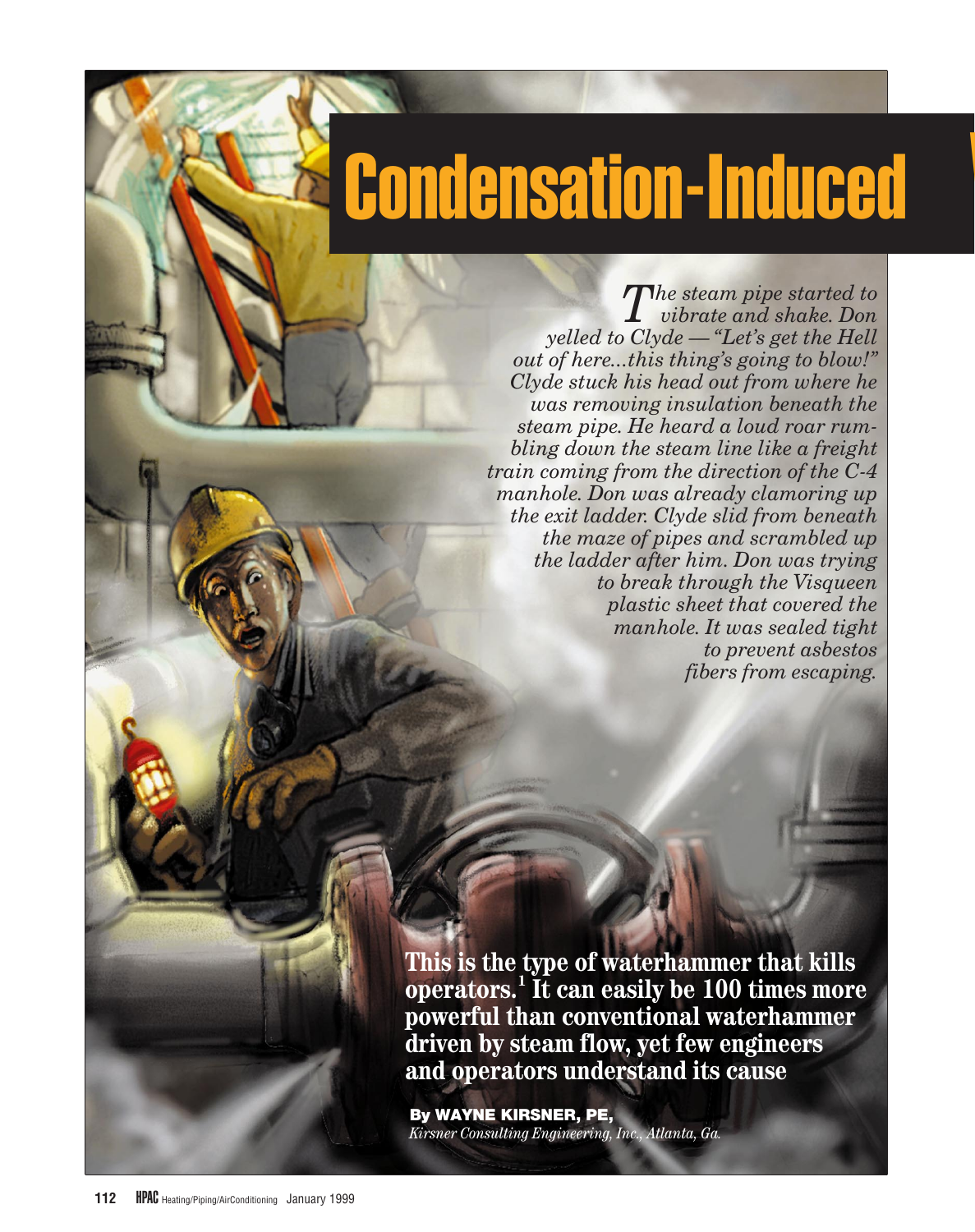# Waterhammer

A white steam cloud rolled down the utilidor from the direction of C-4 and began to flood the manhole. Another worker fleeing the encroaching steam crawled up behind them. Together, they desperately tore at the stubborn Visqueen seal until it finally gave way, shoved open the steel hatch above, and tumbled out into the fresh air. The swelling heat from the utilidor rose around them. Up top, there was pandemonium. Steam was billowing out the C-4 manhole as well as the manhole they'd just exited. Fire engines were arriving. Men were shouting and trying to figure out who was still down in the utilidors. Two other workers, Bobby and Wayne, had not gotten out.

Moments earlier, before the accident, Bobby had opened the 10 in. gate valve at Manhole C-4 a second incremental turn. He thought, "This is strange; the valve's handwheel spun freely." Just 15 min earlier, he'd "cracked open" the 10 in. cast iron valve to admit steam into the 2200 ft steam line to begin warming it up. For three weeks now, he'd been energizing the G-Line at the end of the asbestos workers' shift and had never had the system warm up this quickly. It usually took about 30 to 45 min. When the handwheel spun freely, he understood the lack of friction to mean that steam pressure on either side of the valve had equalized, so the warm-up was complete. He could open the valve the rest of the way. This seemed too quick though. He'd better check with his supervisor before spinning the valve all the way open.

*<sup>1</sup> Mr. Kirsner wrote the July 1995 HPAC article "What Caused the Steam Accident that Killed Jack Smith."*

Bobby nudged past his coworker, Wayne, as he made his way over to the material passout and yelled up through the plastic flaps to his boss —"She's spinnin' freely. Is it okay to open her up all the way?" The supervisor was puzzled, too. "No," finally came the muffled response. "Better continue to open her a little at a time like we were told to do." About a minute had elapsed since Bobby had opened the valve enough to lift it off its seat. As Bobby turned back to the valve, a "pop" was heard. Then a moment later, "KA-BOOM!" Hot water and steam exploded from the 10 in. valve. A white cloud of flashing condensate and steam filled the utilidor with a suffocating wave of heat. Wayne was knocked down and stunned by the scalding water spraying from the valve. Egress via the manhole exit was cut off by steam spraying from the valve. The only way out appeared to be through the material passouts constructed into the roof of the utilidor. Bobby clambered up on top of the pipes and jumped up catching his armpits above the opening. From

there, he was able to hoist himself through the plastic-covered opening. He emerged with second and third degree burns, but otherwise, he was okay.

Wayne stumbled through the piping to the other material pass-out. His first jump was too weak, and he fell back onto the piping, which by now was becoming slippery with condensing steam. Air temperature in the utilidor was approaching 200 F. Wayne desperately collected himself. He knew that this might be his final chance. He groped his way back up onto the slippery pipes, took a breath of the searing air, and leapt up again into the plasticcovered opening. This time he was able to hook one elbow above the rim and, with his life on the line, kick up through the opening.

Clyde and Don saw Wayne crawl out through the plastic flaps of the material passout. He rose to his feet and started screaming for help. His protective clothing was shredded. Loose skin was sloughing off his exposed arms and legs. He was badly burned. Clyde yelled at passers-by to call an ambulance as they ushered Wayne away from the steaming manholes. Soldiers with a knowledge of first-aid rushed him to a barracks across the street and started to apply cold packs to his burns and gave him cold drinks. Wayne's throat was beginning to constrict. An ambulance arrived to rush Bobby and Wayne to the hospital. As the injured workers were being cared



**1 Isometric view of G- and H-Lines (no scale).**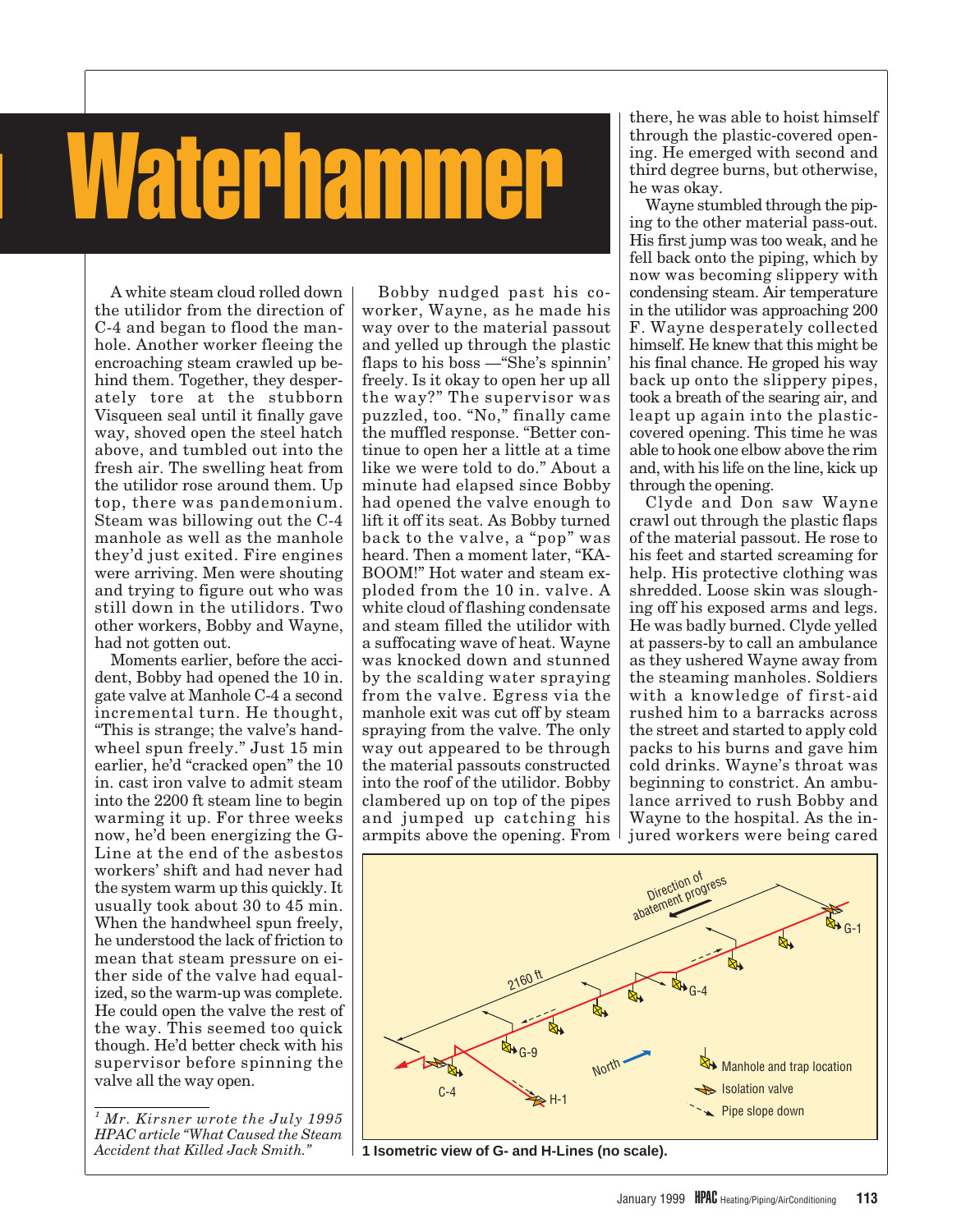for, Clyde turned his fury on his supervisor and screamed, "We told you this would happen."

#### **What happened**

For four weeks, asbestos workers had been removing asbestos insulation from the 2200 ft section of steam main known as the G-Line and the 120 ft H-Line (Fig. 1). Like all steam mains at Fort Wainwright, Alaska, the G- and H-Lines ran underground in narrow utilidors<sup>2</sup> filled with pipe. Originally, the contractor had tried to abate the steam main with the lines energized. This proved to be near impossible for the workers. Utilidor temperatures reached 160 F as insulation was removed from the 325 F pipe carrying 80 psig steam. Laborers who had to be suited-up and masked to work in the asbestosladen environment were passing out from the heat and/or were quitting. The contractor was forced to seek relief from the owner. A compromise was negotiated after the first week—steam would be de-energized at midnight before each workday, and asbestos abators would start work at 4:00 AM and finish by noon at which time steam would be restored. The asbestos removal contractor would be responsible for de-energizing and re-ener-

*<sup>2</sup> Shallow underground utility tunnels capped with removable concrete lids.*

gizing the steam line daily. For the three weeks before the accident, this was the procedure. By the beginning of the laborers' workday, temperatures in the utilidors were still around 120 F, but with frequent breaks to cool off and re-hydrate, conditions were tolerable.

Unfortunately, discomfort to the workers was not the only consequence of removing the insulation from active steam mains that had gone unforeseen. There was also the effect on the steam traps. At each manhole, a 3/8 in. thermodynamic trap was installed, except C-4, which contained a  $\frac{1}{2}$  in. trap. At the system's operating conditions, the 3/8 in. traps could remove 295 lb of condensate per hr.**<sup>3</sup>** With 31/2 in. of insulation, 300 ft of 12 in. pipe generates 41 lb of condensate per hr. Thus, for a typical pipe segment, the traps had better than a 7 to 1 safety factor for condensate removal *with the line insulated.* With the insulation removed, however, heat loss increased by almost a factor of 18 so that condensate formation jumped to 729 lb per hr over 300 ft of pipe. At this rate of heat loss, the 3/8 in. traps had less than onehalf the capacity needed to keep up with the condensate production. This was not good.

*<sup>3</sup> Trap conditions were 80 psig with a 10 psig backpressure.*



Abatement began at Manhole G-1 and headed south toward C-4 at the rate of 125 ft a day. As abatement proceeded down the G-Line, local traps serving the uninsulated portion of the line were overwhelmed with condensate during the period that the lines were energized each day. In the first two weeks, however, this did not cause a problem. Excess condensate merely rolled down to C-4 on the south end and G-1 on the north end. Traps on the south end, still serving insulated portions of the line, had adequate capacity to remove the excess condensate. On the north end, the steam valve was left closed, so trouble was avoided. After two weeks of daily startups without a serious incident, save some minor waterhammers, asbestos crew operators grew confident that startup of the steam line was no big deal.

By the beginning of the third week, insulation removal had reached Manhole G-9. Calculations showed that at this point the rate of condensate being generated in the southern section of the G-Line began to exceed the net capacity of the traps to remove it. Condensate accumulation during steam operation is potentially destructive. But even so, as long as condensate is religiously drained everyday before startup, a catastrophic waterhammer accident might still be averted. The problem was that condensate wasn't being drained religiously. The asbestos workers given responsibility for energizing the steam main daily didn't fully anticipate the danger inherent in starting up a high*continued on page 116*

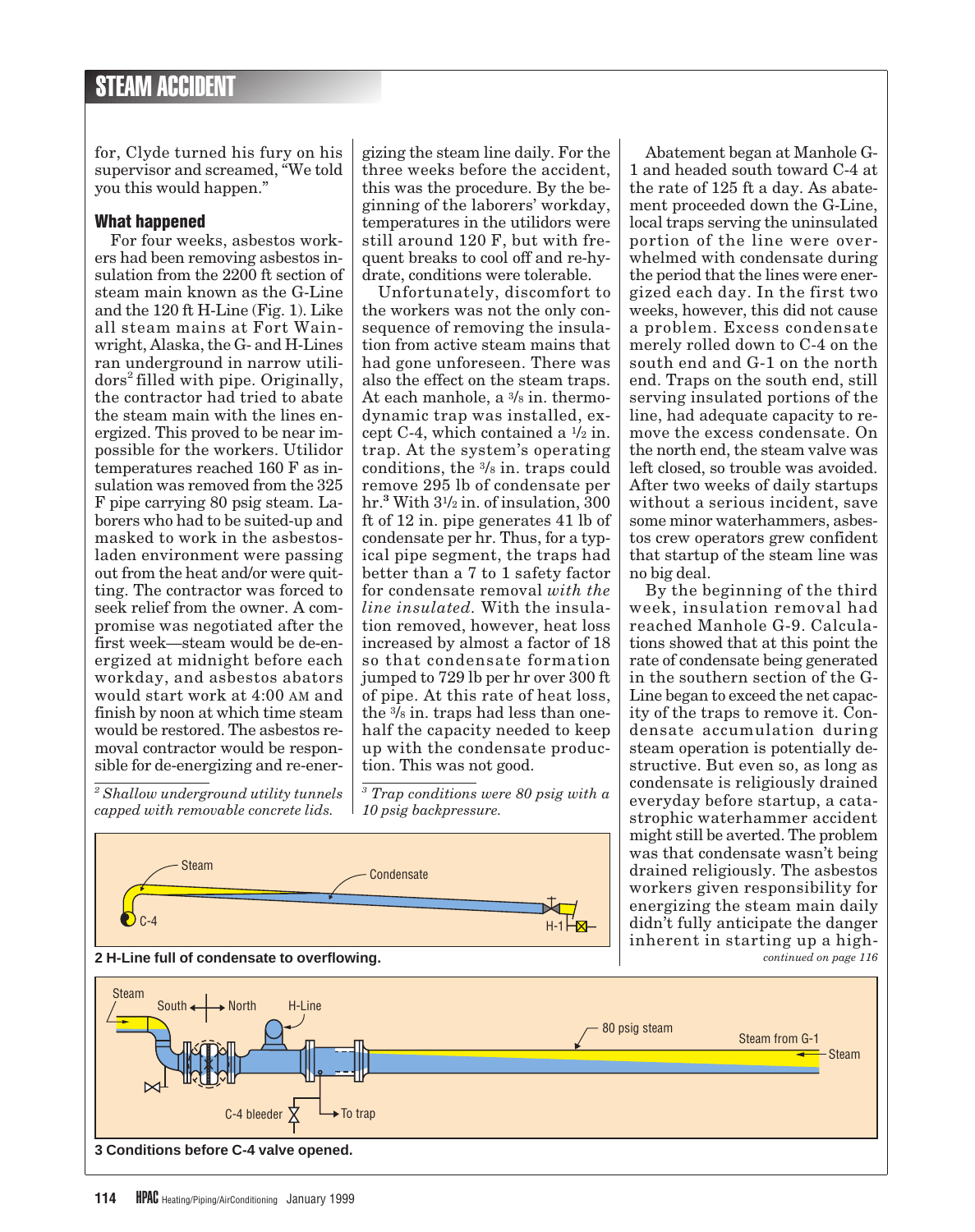#### *continued from page 114*

pressure steam system with condensate in it. They did not routinely open drain valves to bleed the system of excess condensate either at night, when they shut down the system, or at noon, when they re-admitted steam through the C-4 valve to re-energize the steam main. Their belief was that steam admitted through the C-4 valve would blow condensate to the far end of the main at G-1. Thus, in their view, only the drain at G-1 "really" needed to be opened at startup. Accordingly, there was a tacit understanding that the bleeder valve at G-1 would be opened daily by the quality control supervisor for the prime contractor, and any condensate that wasn't drained at startup, they apparently thought, would be mopped up by traps after startup.

As the third week began, the severity and frequency of waterhammer began to accelerate. Residual condensate accumulated in the steam pipe at C-4 due not only to operation of the uninsulated steam main but also due to condensate formed at startup that went undrained. Early in the third week, heavy banging forced workers to evacuate the utilidor. Clyde, one of the more vocal evacuees, warned the abatement supervisor, "This thing sounds like it's ready to explode . . . What are you going to do about it?"

By Wednesday of the third week, all the insulation had been stripped from the G- and H-Lines. The lines were completely bare. By the next morning, the day of the accident, calculations showed that sufficient condensate had accumulated at C-4 to fill the line adjacent to the valve completely and extend over 300 ft up the steam line toward G-9.<sup>4</sup> In addi-



## **Condensate Collection in Vertical Lines**

Condensate will fill a vertical take-off like the H-Line against gravity if the horizontal line beneath it becomes filled or nearly filled with condensate. To illustrate this point, I have exaggerated the rise of the H-Line in the figures below. Fig. A shows steam flowing into all open portions of the steam line and condensing. The condensing steam causes a reduction in local pressure that induces steam movement to flow in to replace it. If the horizontal section of steam pipe fills or becomes nearly full, a "condensate seal" forms that isolates the steam downstream of the seal. Condensing steam in the pocket causes the pressure to fall. The falling pressure in the isolated steam pocket will then suck up condensate into the pocket to fill the void. The result is shown in Fig. C.

tion, condensate accumulated in the 120 ft long H-Line. Due to a design oversight, there was no drain or trap upstream of the gate valve at H-1. The contractor, not comprehending the pitch of the H-Line, did not realize that condensate would accumulate against the H-1 valve during the three weeks of on-off steam operation. Hence, the line filled with condensate as depicted in Fig. 2.

Condensate also accumulated each night in the double-elbow riser to the south of the C-4 valve (Fig. 3). During the period after midnight when the C-4 valve was closed, steam condensed in the uninsulated double-elbow riser and came to rest against the south side of the closed valve. From midnight until noon the following day, enough condensate accumulated to almost fill the riser.

*<sup>4</sup> Before the line completely filled, however, much of the condensate blocking the steam entrance at C-4 would be swept downstream toward G-1 by the steam entering through the valve. Later, it would be swept back as explained later.*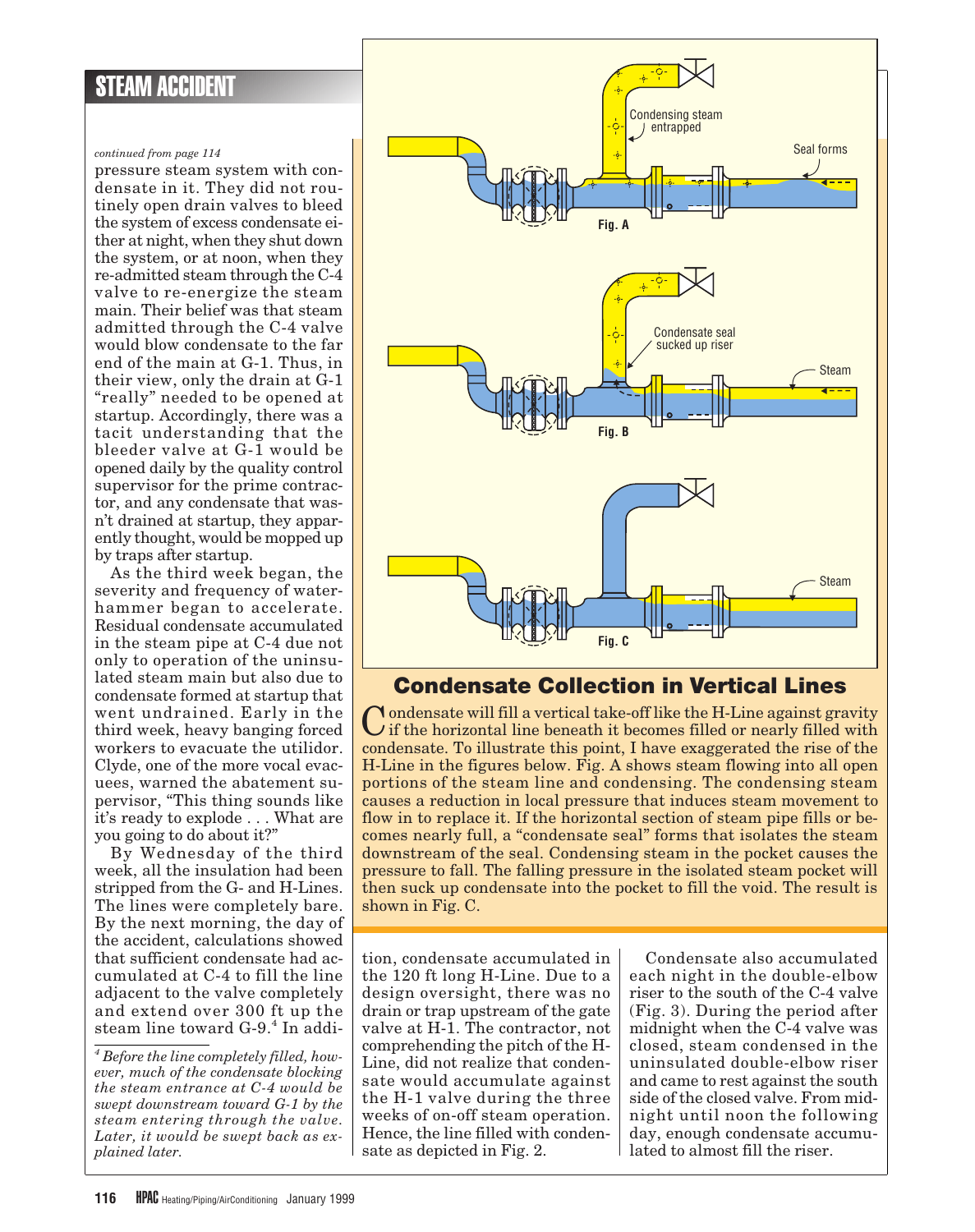### **Condensation-Induced Waterhammer vs. Conventional "Steam Flow" Driven Waterhammer**

On the day of the accident, there was a change in the startup procedure. To isolate another steam main for repair work, the contractor needed to energize the G-Line early. The asbestos crew was instructed to start up the G-Line 1 hr and 15 min before their quitting time. In addition, but unbeknownst to the asbestos crew, the contractor's quality control supervisor decided to expedite warm-up in the G-Line by admitting steam through the G-1 valve at the far end of the G-Line as well as through C-4. The G-1 valve was opened as much as 30 min before Bobby first cracked open the C-4 steam valve. This had the likely effect of sweeping the undrained condensate residing against the G-1 valve on the north end of the line south to C-4, and *completely* filling the H-Line as shown in the sequence of figures in Sidebar 1. The situation, then, as Bobby prepared to crack open the C-4 valve 15 min before the accident, is shown in Fig. 3.

Subcooled condensate filled the steam line on both sides of the C-4 valve in addition to filling the H-Line completely. High-pressure steam admitted through G-1 had pressurized the steam main and was sitting atop the condensate on the north side of C-4. The south side of the valve was also under steam pressure, which based on testimony, was likely slightly less than that on the north side.

Now, put yourself in Bobby's place, *except* assume you know all the information described above. In your mind's eye, you can visualize the build-up of condensate shown in Fig. 3. You figure out, based on the ease with which the valve's handwheel spun, that there is full steam pressure atop the condensate. Ask yourself two questions:

■ *Is this situation dangerous?* — Some steam people would say, "No, as long as there is no fastmoving steam, there's no danger of waterhammer. Opening C-4 slowly and incrementally should prevent steam or condensate

Waterhammer, according to a major steam trap manufacturer's engineering guide, is "the impact caused by a sudden stopping of a rapidly moving slug of water." The guide goes on to explain that:

"**[**Unless**]** condensate is removed from low points...ripples form on the condensate surface...until condensate so restricts steam flow that a slug of condensate is carried down the main by the steam. The slug of water travels at the speed of steam (which may be in excess of 100 mph) until some obstruction is reached...[and]...the slug of water is suddenly stopped often with disastrous results..."<sup>1</sup>

The waterhammer described above is but one type of waterhammer. I term it *steam flow driven waterhammer*. It describes an impact event where a slug of fast moving water strikes a stationary object and gives up its momentum much like an ocean wave striking a sea wall. The formula for the maximum impact pressure over the target area is:

 $P_{\text{max}} = \rho v^2$  $\mathbf{1}$ 

where

 $\rho$  = fluid density

 $v =$  slug velocity

For water at 60 lb per cu ft and  $v = 100$  mph,  $P_{max} = 279$  psi. Lab experiments indicate that peak pressures for actual events are typically less than the maximum theoretical value.<sup>2</sup>

Condensation-induced waterhammer is a different animal. The pressure pulse generated by a con-

densation-induced waterhammer is due to the compression of water by a piston formed by a moving plug of water. This is the same phenomena that generates waterhammer in a hydronic, single-phase system, *i.e.,* plumbing. The formula to calculate the magnitude of the maximum pressure pulse is:

$$
P_{\text{max}} = \rho \, \mathbf{c} \, v \tag{2}
$$

where

 $c =$  the speed of sound in water  $(about 4300 fps)$ 

Note that Equation 1 is similar to Equation 2 except that *c* replaces one *v*. What's the relevance of the speed of sound? The sonic speed squared,  $c^2$ , is in essence a shorthand notation for the ratio of the stiffness of the material, represented by Young's Modulous *E*, divided by the density of the material, *i.e.,*

 $c = \sqrt{E/\rho}$ 

Clearly, the magnitude of a pressure pulse reverberating through, for example, a piece of steel compressed upon collision, would in some measure be a function of the stiffness of the steel. The same is true for water. Hence, the dependence on *c* is really a dependence on *E*.

At 4300 fps, *c* is roughly two orders of magnitude larger than *v*. Thus, the over-pressurization generated by condensation-induced waterhammer can be 10 to 100 times greater than that caused by steam-flow driven waterhammer.

*<sup>1</sup> Sarco "Hook-up Designs for Steam & Fluid Systems," 1981.* <sup>2</sup> *Neumann & Griffith, "Forces on a Pipe Bend Resulting from Clearing a Pool of Liquid Upstream," PVB-Vol. 224/Fed-Vol. 126, Fluid Transients and Fluid Structure, 1991.*

*For more information, contact Mr. Kirsner at www.kirsner.org*

from moving quickly and thus prevent a waterhammer." This is wrong, dead wrong. High-pressure steam in contact with *subcooled* condensate is dangerous. It's a recipe for condensation-induced waterhammer. Sidebar 2

explains why this type of event is 10 to 100 times more powerful than conventional "steam flow" driven waterhammer.

■ *What would you have done in Bobby's place?* —If your answer is, *continued on page 119*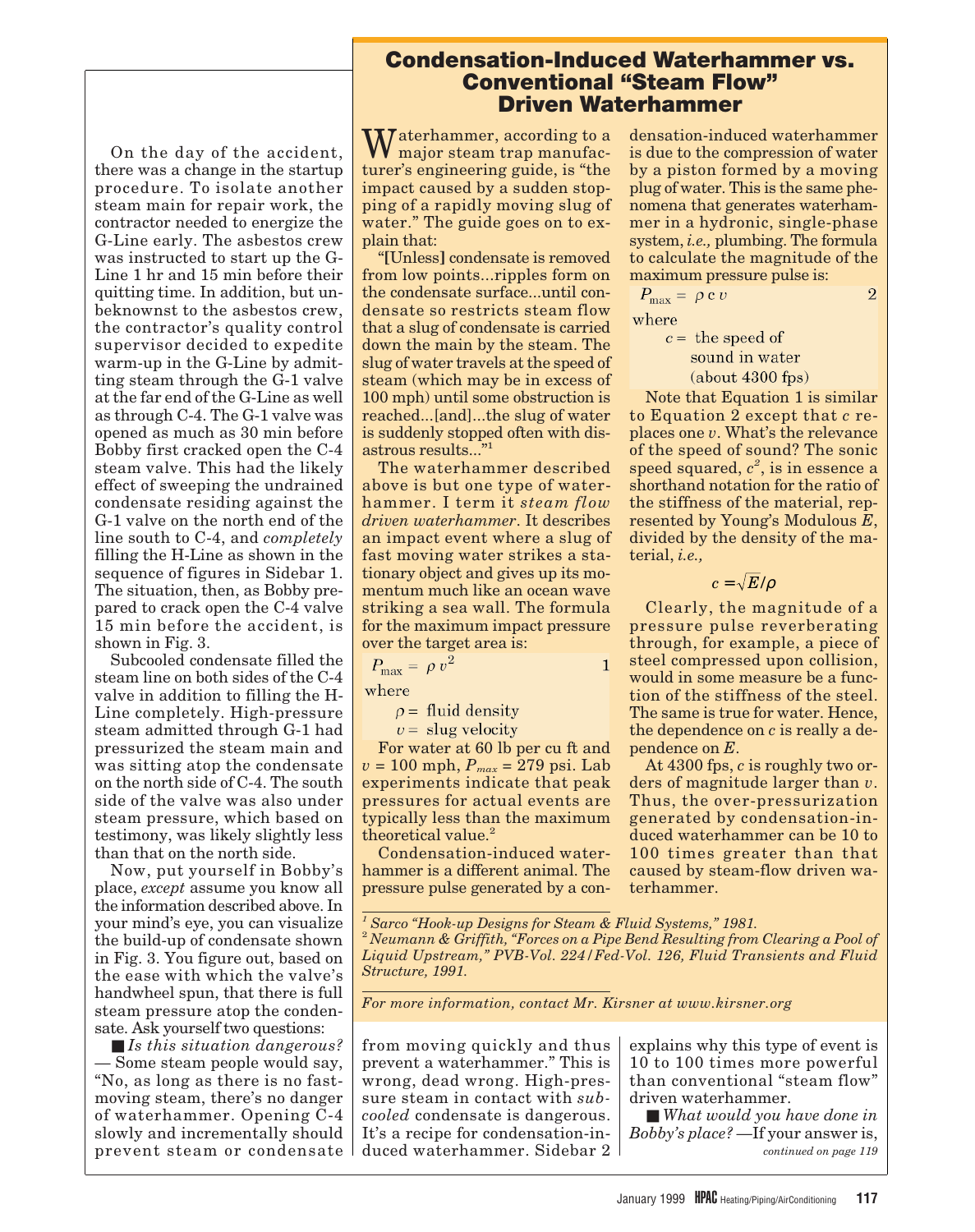#### *continued from page 117*

"I'd first open the C-4 bleeder valve to drain the condensate," you're toast. Although, this is the answer most steam operators would give, it will trigger the accident. Neither the bleeder valve nor the steam valve can be opened without provoking this accident. To understand why, it's crucial for steam fitters and operators to understand the mechanism of condensation-induced waterhammer.

#### **Condensation-induced waterhammer**

A condensation-induced water hammer is a rapid condensation event. It could also be aptly termed a *rapid steam bubble collapse*. It occurs when a steam pocket becomes totally entrapped in subcooled condensate. As the steam gives up its heat to the surrounding condensate and pipe walls, steam changes from a vapor to a liquid state. As a liquid, the volume formerly occupied by the steam shrinks by a factor ranging from several hundred to over a thousand, depending on the saturated steam pressure. Likewise, the pressure in the void

drops to the saturated vapor pressure of the surrounding condensate. (For example, the saturated vapor pressure of condensate at ambient temperature is less than 1 psia.) This leaves a low-pressure void in the space formerly occupied by the steam that the surrounding condensate, under steam pressure itself, will rush in to fill. The resulting collision of condensate generates an over-pressurization that reverberates throughout the portion of the pipe filled with condensate. How severe is the overpressurization? Remember that water is virtucollision, it does not give. **line.**

Think of the last time you did a belly flop off a diving board—the water felt pretty "stiff," didn't it?

The specific factors that influence the severity of a condensation-induced waterhammer are:

● The steam pressure

● The degree of condensate subcooling

● The presence of non-condensables left over in the void

● The size of the void

If the steam pressure is high, the condensate is subcooled, noncondensables are absent, and the void is large enough for a slug of water to pick up some velocity. The over-pressure resulting from an event can *easily* exceed 1000 psi. This is enough pressure to fracture a cast iron valve, blow out a steam gasket, or burst an accordion-type expansion joint. And, in fact, failure of each of these components in separate condensationinduced waterhammer accidents has resulted in operator fatalities.

One might ask at this point, "But wait, isn't it common for steam and condensate to come into contact in a steam system?" Good design and operating practice aim to avoid mixing high-



ally incompressible. In a **4 Steam entrapment and slug formation in a horizontal**

pressure steam and excess condensate by making sure steam mains are properly **t**rapped, and live steam is kept out of condensate-return systems. Nevertheless, it does happen. Condensate lines, for instance, are often heard to pop and bang when steam squirts into them through traps. Why don't the collapsing steam bubbles destroy condensate pipes? They can over time. But, the shock waves generated are not catastrophic because the pressure in a condensate system is generally low—on the order of just a few psi, subcooling is not great, and the steam bubbles are small. Of course, high-pressure steam can contact subcooled condensate in steam lines when something goes wrong—for example, when a trap assembly becomes plugged with scale causing a drip leg to fill with condensate. Why don't situations like this result in destructive, condensation-induced waterhammer? One reason is pipe geometry. A steam bubble must become entrapped for there to be a collapse. In a vertical pipe such as a drip leg where steam is above the condensate, it's difficult to en-

trap the steam because natural buoyancy tends to keep the two fluids separate.<sup>5</sup> In fact, research experiments show that it's difficult to entrap a steam void in any pipe sloped downward in the direction of steam flow more than  $\frac{1}{2}$  in. in 1.0 ft.<sup>6</sup> At slopes less than this, however, and in upwardly sloped pipes, it's a different story.

At Fort Wainwright,

*<sup>5</sup> A condensation-induced waterhammer is possible if a vertical pipe is drained extremely fast.*

*<sup>6</sup> Griffith and Silva. "Steam Bubble Collapse Induced Waterhammer in Draining Pipes," PVP-Vol. 231, ASME, 1992.*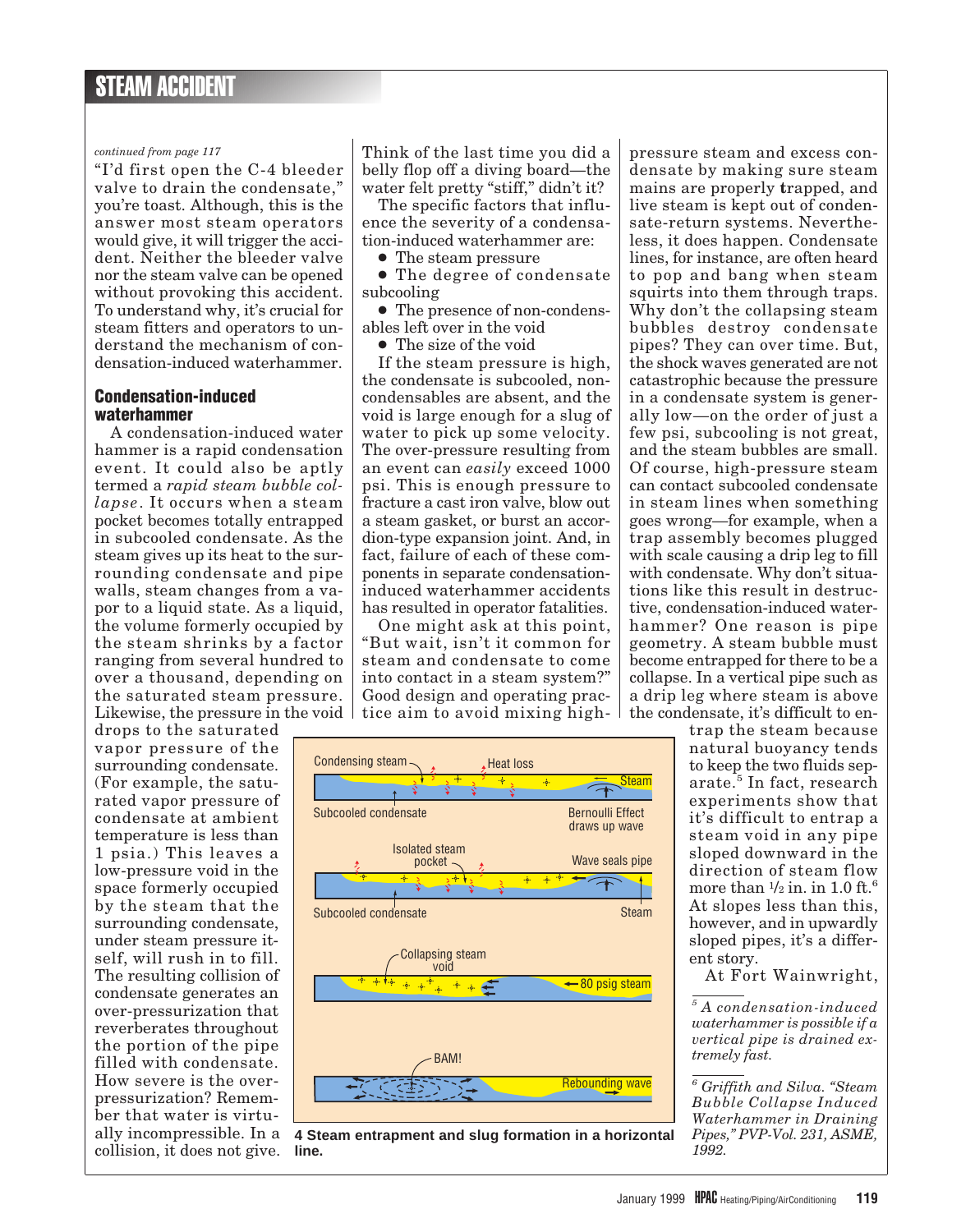the pipe slope to  $C-4$  is  $\frac{1}{4}$  in. in 10.0 ft—normal for a steam line. Thus, the line is nearly horizontal. How does steam become entrapped when resting atop subcooled condensate in a nearly horizontal line? The sequence below explains how (Fig. 4).

● Steam residing over *sub*cooled condensate loses heat to the condensate and the surrounding pipe, which causes the steam

stream supply creating a steam pocket. Ongoing condensation in the isolated steam pocket drops the pressure, causing a slug to accelerate into the void.

The formation of a condensate bridge or seal is a necessary condition for a rapid condensation event in a horizontal line. Often, however, heat transfer is not rapid enough to induce sufficient steam flow to seal the pipe and to



**5 Steam encroachment as condensate is drained.**



**Photo 1 The model pictured was constructed to simulate the accident.**

to condense. The continual loss of steam induces fresh steam to flow in to replace it. Steam flow over condensate will tend to draw up a wave in the condensate via the Bernoulli effect.

● If the rate of heat transfer is rapid enough for a given condensate level, the induced steam velocity will draw up a wave high enough to bridge the pipe.

● The formation of a bridge immediately isolates the downstream steam pocket from the upcause a rapid steam bubble collapse. In fact, generally, a "trigger" is needed to initiate a condensation-induced waterhammer in a horizontal line where neither steam nor condensate is flowing through the pipe. That's because in a non-flowing situation, heat transfer between the steam and condensate is retarded by a stagnant layer of hot condensate and non-condensables laid down by steam as it condenses atop cooler condensate. This interphase

boundary layer insulates the steam void. On the one hand, the layer prevents rapid condensation, but on the other, it can allow a steam void to grow in magnitude and potential energy like an overexpanded balloon. Often times, there will be no rapid condensation event if the layer goes undisturbed. Steam will fill a pipe atop subcooled condensate without incident. Minor collapses may occur, but due to the lack of rapid heat transfer, they will be mild and go unnoticed. If, however, the insulating layer is disturbed in such a way that the layer is breached at some point, then the local intrusion of subcooled condensate can result in a chain reaction, which shatters the entire insulating layer. In a millisecond, the rate of heat transfer can increase a thousand fold, inducing a rapid steam influx that seals the pipe and sets off a rapid condensation event, resulting in condensation-induced waterhammer. The key, then, to whether or not an event is initiated depends on the occurrence of a trigger to cause interface shattering.

#### **Back at the accident**

Now, return to Manhole C-4 15 min before the accident. Bobby had opened the bleeder valve at C-4 for the first time per a special instruction from the quality control supervisor. He then proceeded to crack open the C-4 steam valve. Both of these actions presumably resulted in condensate draining from the system on the north side of the C-4 valve. The pipe volume vacated by the draining condensate at C-4 drew in steam along the top of the pipe from the north to replace it (Fig. 5). Fifteen min after the first crack, Bobby opened the C-4 valve again—this time lifting the disk  $\frac{1}{2}$  in. off its seat. This action accelerated the removal of condensate and the advance of steam along the top of the pipe toward C-4.

The model pictured in Photo 1 was constructed to simulate the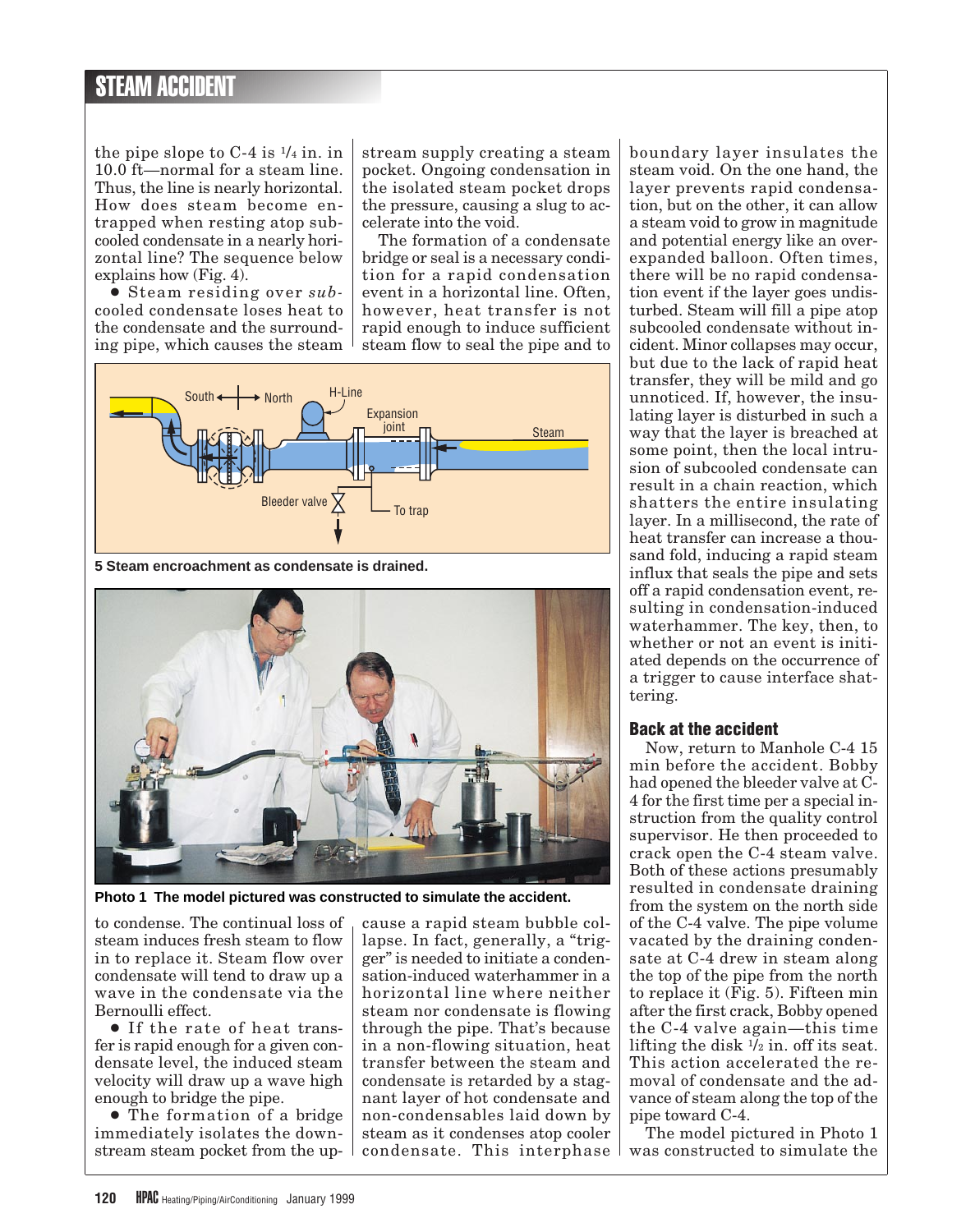accident. From this point on, I'll describe what we understand to have occurred based on tests with this model and others used to investigate the accident (Fig. 6).

As the tongue of steam reached down the nearly horizontal line toward C-4, it probably collapsed several times as seals developed, but the collapses were not violent



enough to be termed *waterhammer events*. When the steam finally reached the vertical opening to the H-Line, the steam licked up around the corner seeking to flow up into the H-Line riser. This was the trigger necessary to set off the event. The tip of the tongue distended, then detached, releasing a bubble containing steam and noncondensables that rose up into the vertical H-Line while an equal volume of subcooled water spilled down into the G-Line. The remainder of the steam tongue quickly snapped back into the G-Line after releasing the bubble. The release of the bubble and the exposure to the cool condensate assaulted the stability of the boundary layer. It caused a ripple to reverberate down the length of the steam-condensate interface—perturbing it and accelerating heat transfer. This could have been sufficient to trigger the event. It depends on how much air had seeped into the system during cooling. As condensate continued to drain, steam ad-

**6 "Frame-by-frame" animation of a condensation-induced waterhammer event.**